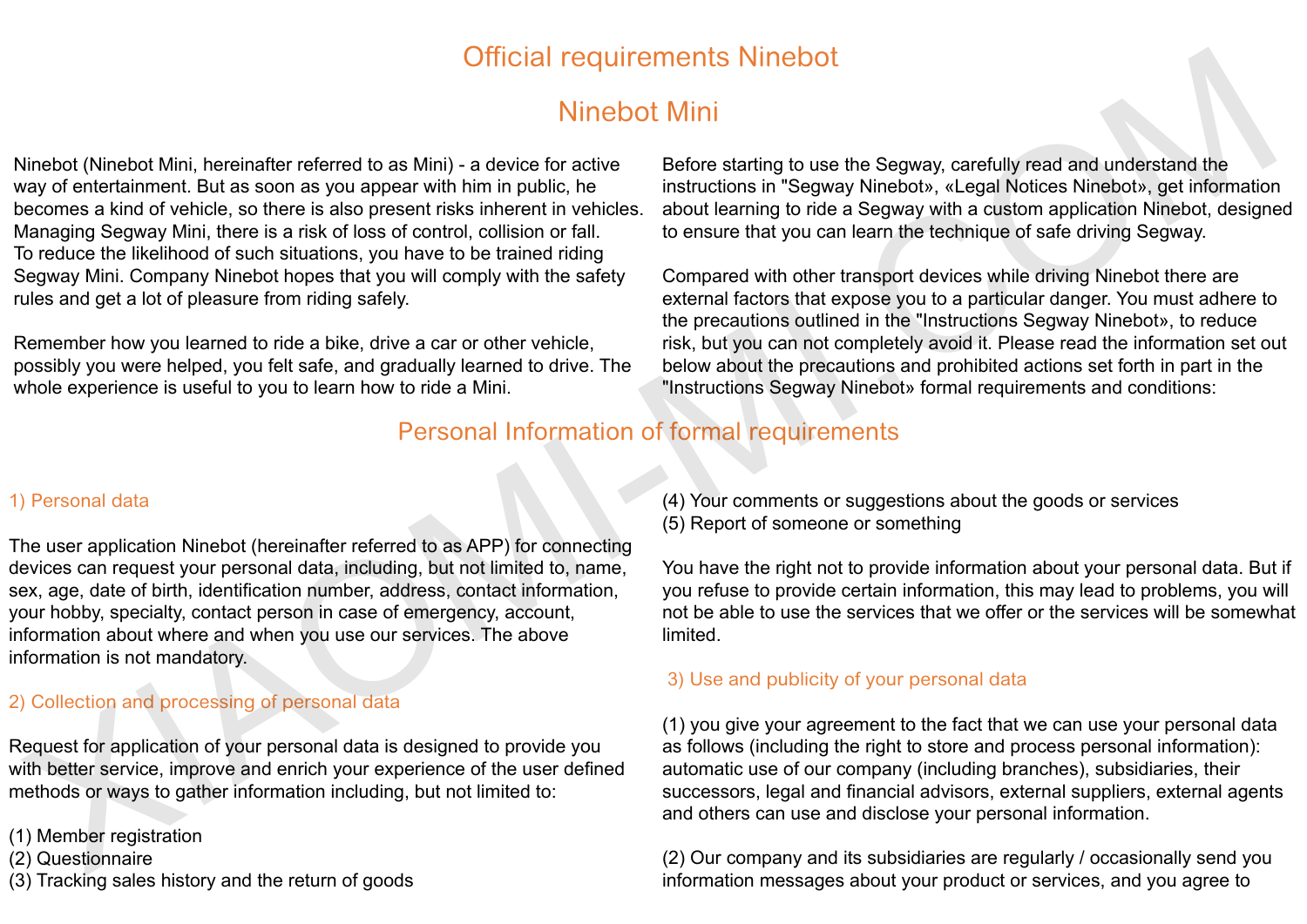receive the above information.

(3) In the following conditions, or purposes, we may transfer your personal information to third parties:

- After your express permission;

- To meet the requirements of the relevant laws, regulations, or governmental bodies (including the judiciary);

- To meet the requirements of the Terms of Service (including investigation of potential violations);

- Find a prepayment or resolve issues relating to technical support, fraud and security;

- In the framework of the law or its acceptable limits, to protect the rights, property and safety of the user, without the application of any damage;

- In case of emergency, release of information to your contact person.

(4) A method for transmitting, storing personal information, including e-mail, receive and / or use, and the server can be located both inside China and beyond its aisles.

(5) Our company provides security to protect your personal information. We use technology, programs and take other security measures to protect your personal information from leakage, unauthorized use, or to restrict access to it.

(6) You agree to refuse to accept and / or use of the above personal information, according to the aforementioned conditions of the official notification, information leaks, and its use will or may lead to compensation, possible liability and certain losses.

(7) We keep your personal information and other information within the time required for pre-approved purposes of use or the specified time any treaty or law.

## Copyright

All rights reserved by our company. All articles, images, photographs, sound files, animation files, video files, layouts and other intellectual property rights reserved. This information may not be copied and used for commercial purposes or distributed, and even after some changes, can not be used for any web sites or applications. 3) In the following conditions, or purposes, we may transfer your personal<br>
(solution the property of the state and the state of the state of the state of the state of the state of the state of the state of the state of th

## **Trademark**

Mini TM, TM Ninebot, self-balancing electric scooter Nine - is a registered trademark of LLC «Ninebot Technology» (Beijing) (hereinafter referred to as the company Ninebot or Ninebot Inc.). Trademarks «Mini», «Ninebot TM," "self-balancing electric scooter Nine», «Trademark 9TM" are registered trademarks of Ninebot. Other trademarks and trade names mentioned in this document are the property of their respective owners.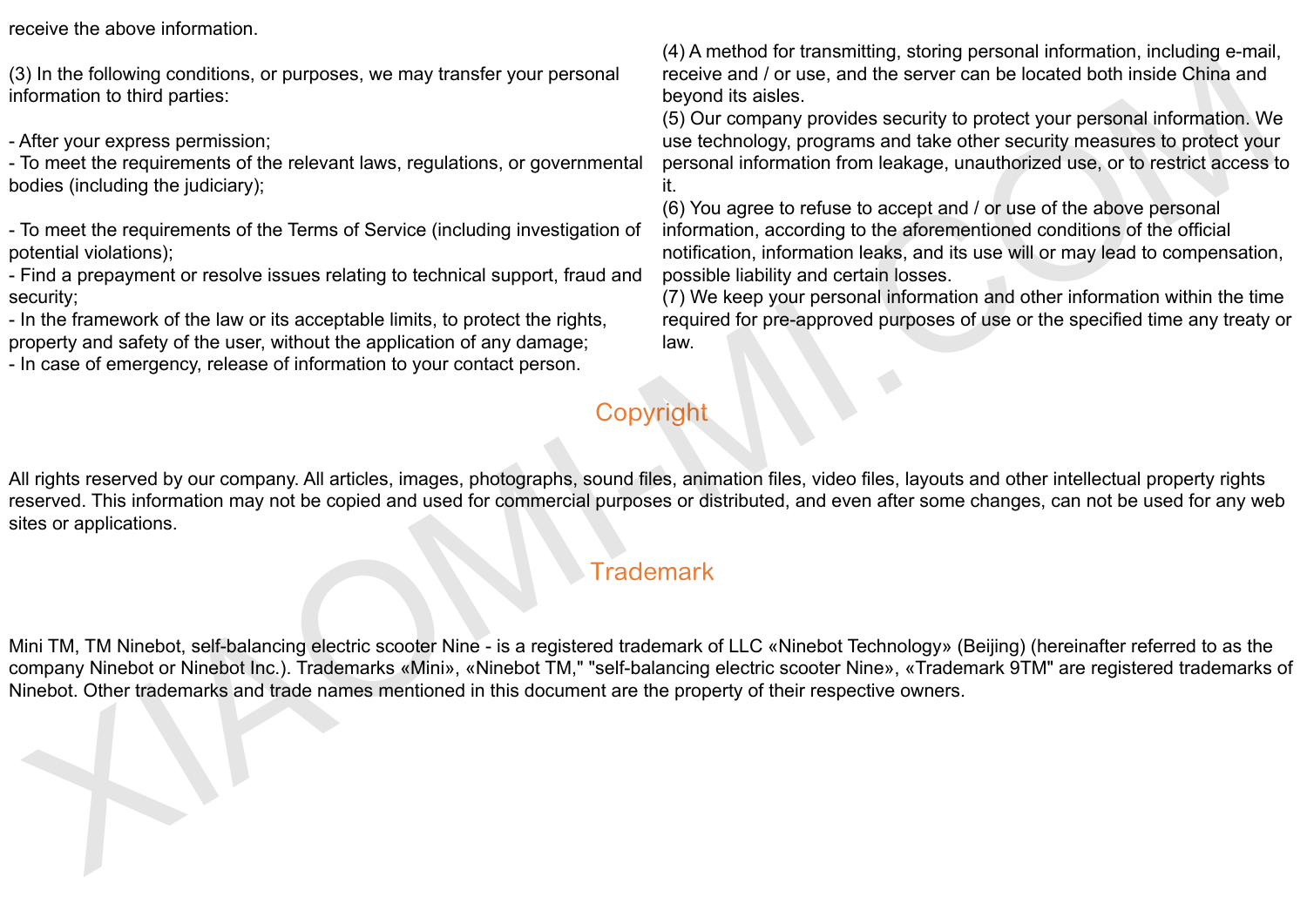## Goods (Official requirements)

The better you are acquainted with Segway, the easier it is to manage it, so we ask that you:

1) Carefully read the instructions «Ninebot Mini», and go through a special training according to the instructions of the user application App;

2) Do not allow use Mini to people who have not read the instruction «Ninebot Mini» and have not been training User Application App;

3) Based on the properties of the quality Mini, after the purchase buy insurance to minimize risks;

4) Every Segway Mini has a limit, and is designed for use by one person only, and not a few at a time;

5) All accessories Mini should be installed only in accordance with the instructions in the manual «NinebotMini». Incorrect installation can cause falls, loss of management control or a collision. Before installation or maintenance, disconnect the power supply from the vehicle, and during the installation of accessories, to exert appropriate efforts, is too strong or weak screwing parts may cause any failure or injury;

6) Do not recharge the device in rooms with high humidity. During charging, plug the power cord into an appropriate outlet (100V-240V / 50Hz-60Hz). Limit your children and pets from any contact with the rechargeable device, and install it away from flammable substances;

7) Do not leave the battery in areas with temperatures below -200C or greater than 500C;

8) If the battery has some damage, makes a strange smell smoke coming from it or it is overheating, please do not continue to use a battery, and if you notice that the battery is leaked, do not let any contacts with other subjects;

9) The battery contains harmful substances, so do not disassemble and

dismantle it;

10) Fully charged Mini last about 120 180 days in standby mode. Mini that is not fully charged last for about 30-60 days in standby mode. Pay special attention to charge level of the device as untimely charging devices may cause serious damage, which can not be repaired;

11) We have created a lot of different warnings about the danger for the Mini in different environments and driving conditions, as a warning to speed limit, warning of shaking, a reversing device and many other warnings. At the time of occurrence of a specific warning, stop, try to eliminate any risks, and then go on your way;

12) You need to become familiar with and understand the technology riding Mini, to travel in public areas. The more you train, the more practicing in different environments, the better and safer will be your riding of Segway. Remember the basics of practice riding on this vehicle: first go through an initial level of control, select the room (> 4m \* 4m) without any hindrance and practice go ahead, work out with turns, stops, and also learn how to control your body and still maintain a relaxed state. For the most productive training of segway riding would be appropriate assistance of an experienced person riding a Segway, or a coach. After achieving some success in the riding of the vehicle in a room with limited space, you can start to train to ride on the street. As a result of constant updates of Mini, which may be accompanied by some new features riding test at the first update should be chosen sufficiently familiar and safe areas; The better you are acquarited with Segway, the estate this to manage it, so dismantle children every risk of 0.01120.130.69% in standary mode. Half the control of the the transmission of the transmission of the control of

13) Before every ride on Mini, you must thoroughly test and inspect a vehicle, make sure that there are no loose parts or screws;

14) Before riding, while riding or when braking, watch out for traffic at intersections to avoid injury to yourself and others:

15) Maintain a certain level of tire pressure (indicated in the table of parameters). Exceeding the normal range may result in loss of control,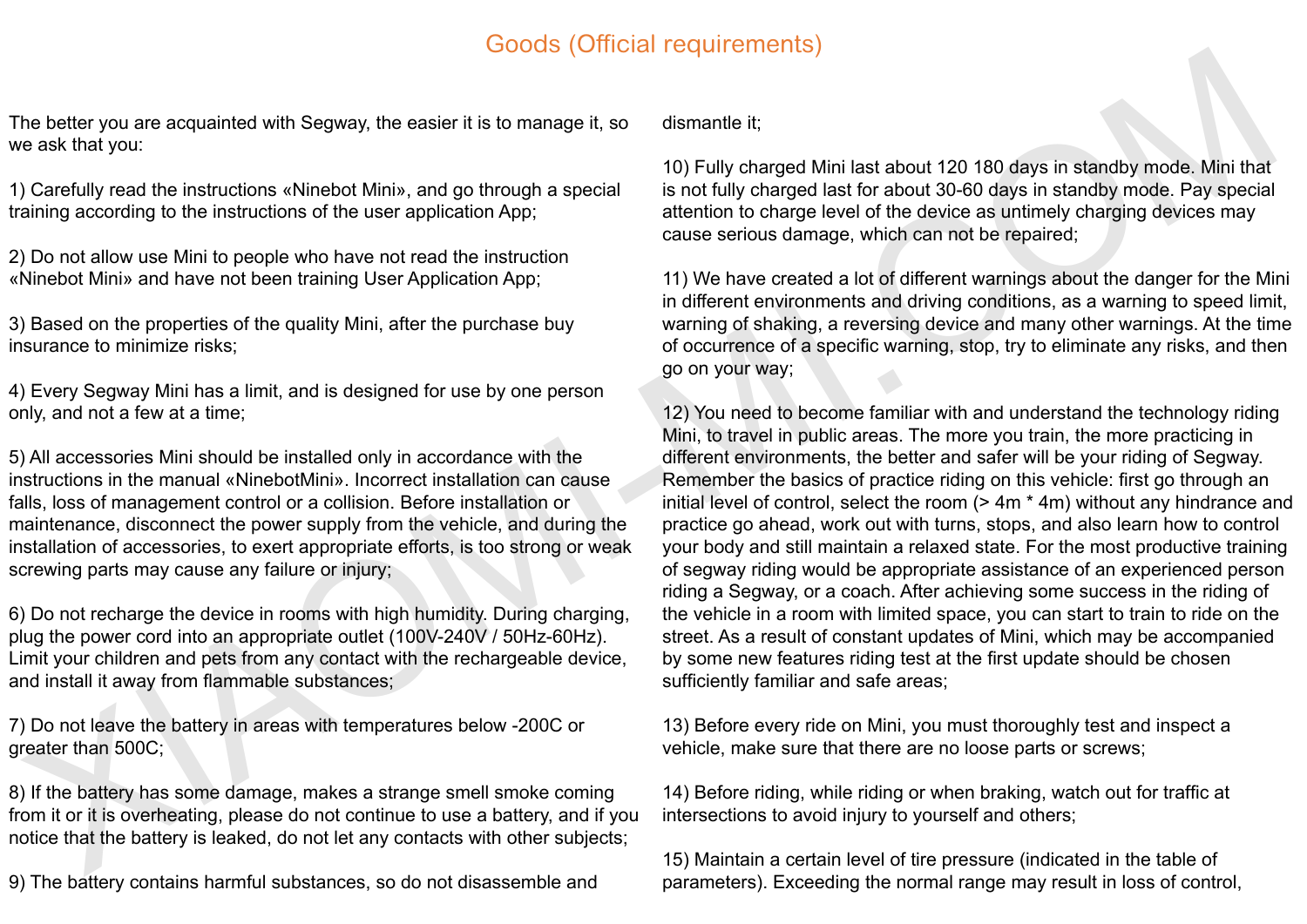vehicle control, fall or collision. However, the level of too low tire pressure can also cause some damage to the device;

16) Inspect wheels and check tire pressure levels at least 2 times a month and before every long trip. Otherwise, poor tire pressure can cause disruptions in the normal ride of the device or damage to the wheels and tires, until the occurrence of an accident or incident;

17) If, during the control of segway, you have any doubts about the reliability and proper operation of the wheels, stop and check them to avoid an accident or incident;

18) It is necessary to stand on Segway with his back side and be sure to wear protective gear;

19) To ride Segway in any case do not wear high-heeled shoes;

20) Do not immerse the battery and the vehicle itself in the water, ride a Segway in the pouring rain, or a long time to ride in the rain. Do not wash the unit under the strong pressure of water, avoid getting water in the connector for charging the device. If your Segway still wet under the heavy rain, immediately using dry towels and rags, wipe it dry, stop using it and promptly contact the consultants device support;

21) On rainy days, the effectiveness of the brakes of Segway Mini greatly reduced (as well as in other vehicles), besides the resistance force is also strongly reduced. You can also note the complications in Segway control, and therefore have a greater risk of loss of control of riding. To ensure the safe riding of vehicle in the rain, you should choose a slower speed mode, as opposed to riding the vehicle under normal weather conditions before starting your braking distance; an an contained the material of the pressure levels at least 2 kmes a<br>
24) Various safety monitoring system can be a material of the material of the material of the material of the material of the material of the material

22) Riding Segway at night is more dangerous than during the day, because it will be much harder to keep track of traffic and pedestrians. That's why we do not recommend you to ride a Segway at dawn, at dusk or at night. A man who still makes the decision to ride the Segway at dawn, at dusk or at night, should be aware of all the risks, be extremely careful, this will help reduce risks. If you are interested in the equipment for safe driving, contact and consult with the dealer;

23) When the battery level is low or not at all, Segway power will not be enough to maintain a balance, so recharge the batteries in a timely manner;

24) Various safety monitoring system can produce a safe shutdown in case of violation of a safe distance control to 1.5m .;

25) A unique balance and ease of use Mini will make you more confident. If you overdo it with driving on roads with obstacles on uneven, slippery surfaces or sharp slopes, it can lead to loss of control, fall or collision. Mini can only maintain its balance, so you must learn to balance the body when turning;

26) While driving, be alert and focused when the road surface changes, such as regular road and lawn.

27) While turning, be careful and cautious! Maneuvering and turns at high speeds can cause loss of control of device!

28) Do not take chances! If on your way there was a sharp slope, not even part of the road or other obstacles, think about your safety, do not expose themselves to danger;

29) If you went to the Segway on the road, it is prohibited to leave the lane for motorized vehicles, obey traffic laws, yield to pedestrians, as well as prohibited to start the movement at a red light;

30) Respect the rights of all road users - motorcyclists, cyclists, pedestrians and other road users, both on the road and in the small streets;

31) You have to be conscious, while riding a Segway. Carefully observe the direction opposite to the movement of pedestrians;

32) During the ride to the Mini, you should know how to behave in the following circumstances: A vehicle leaves the intersection in front of you or ahead of you from behind, and then diminishes or the speed begins to turn. Opens the car door. A man came out of the pavement. Next to the road children play or walk their pets. Potholes, sewer walls, railroad tracks, expansion joints, road or sidewalk construction, debris and other obstacles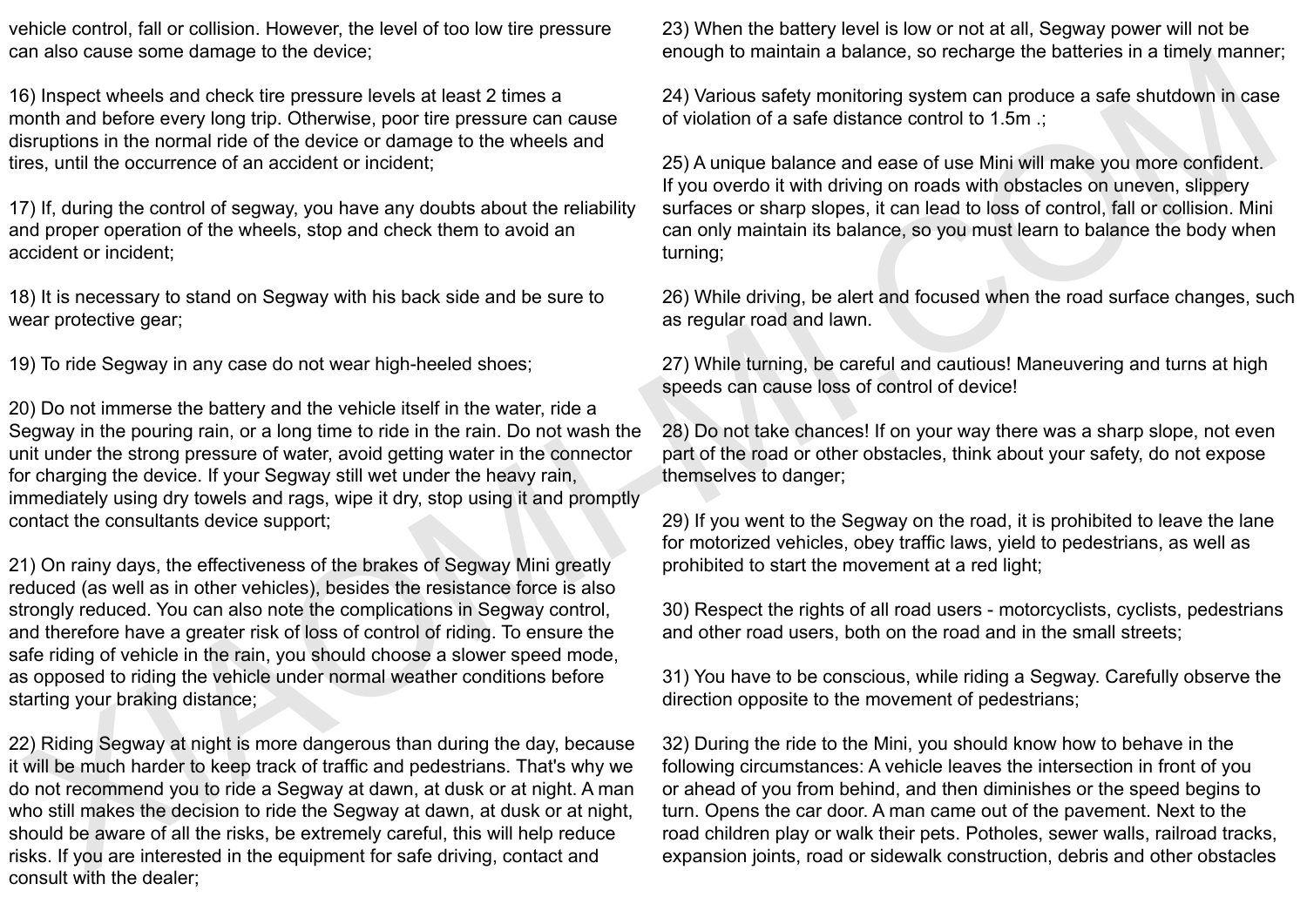that may arise in your way and create a dangerous situation. All this may lead to your disorientation, loss of control, hit the wheel on an obstacle, with the result that it may be a road accident.

33) Try to go on the bike path or close to the edge of the carriageway of the road, in the direction of transport or under the rules of the local road traffic authorities;

34) During a stop in front of a particular sign or traffic light, watch for the direction of transport at intersections. Keep in mind that when you ride a Mini, even if you ride at your side, you have to give way to the car to avoid a collision of vehicles;

35) While stopped, or turn on the Segway, use hand signals to indicate to other vehicles and pedestrians your direction of travel;

36) It is forbidden to ride a Segway, with one hand on the adjacent vehicle; 37) During ride the Segway do not make any tricks;

38) Do not ride a Segway, under the following conditions: terrible weather conditions, poor visibility, at dusk, at dawn or in the dark, or if you feel unwell. All these conditions increase the risk of a road incident or accident;

39) No need to drive yourself over long distances. Bring your friends for company. You must also tell your family where you are going and your expected time of return;

40) During the ride Segway, you get a bit higher than usual. So be careful not to injure the head during entry into the elevator, or doorway;

41) Do not wear loose clothing to avoid contact with clothes in the wheel;

42) To ride Segway, we recommend you wear safety glasses: they will protect your eyes from various specks, dust and insects. During a bright and sunny weather, use dark glasses, and during cloudy - glasses wear clear glass;

43) Do not carry or take passengers. Mini is only for one person, two people simultaneously riding on a Segway is forbidden. It is also forbidden to ride a

Segway, holding a baby in arms;

44) Mini is not a medical device, it can not be used as a therapeutic tool. If you are not getting help from someone, you should be able to raise Mini on your own, only in this case, you can use it;

45) Do not ride your Segway on stairs, escalator and pass through revolving door;

46) It is forbidden to ride a Segway, in the case of poor visibility;

47) Do not ride your Segway on a highway, except if it allowed by road transport control;

48) Do not use Mini as a goods transport vehicle;

49) When approaching or crossing intersections, traffic lane for motorized vehicles to turn, you should turn down the speed and give way to pedestrians, cyclists and vehicles;

50) Mini is a kind of vehicle, so when using it, you must be vigilant. If you are sick or do not possess all the skills and knowledge of riding Segway specified in the instruction «Ninebot Mini», do not try to use the device. Also, do not use Segway if you are taking medication, after which it is not desirable to drive vehicles;

51) That you are not distracted while riding a Segway, do not answer the phone and do not make any sudden movements, which scatter your attention;

52) Age limit: any persons allowed to use from 16 to 50 years. Advice to parents: Parents and guardians are responsible for the actions of minor children, so we recommend that you do not allow children to ride on the Mini; 53) Avoid sudden braking, especially on slippery surfaces, because under these conditions, you put yourself at risk; and the transmitted in may be a control. At the When on a costale, will be in a model divided by control. The based of the control of the stress of the control of the stress of the control of the stress of the control of t

54) If you turn off the device after parked it, the device can move or even fall, so you first need to turn off the device, and then leave it parked on the Segway;